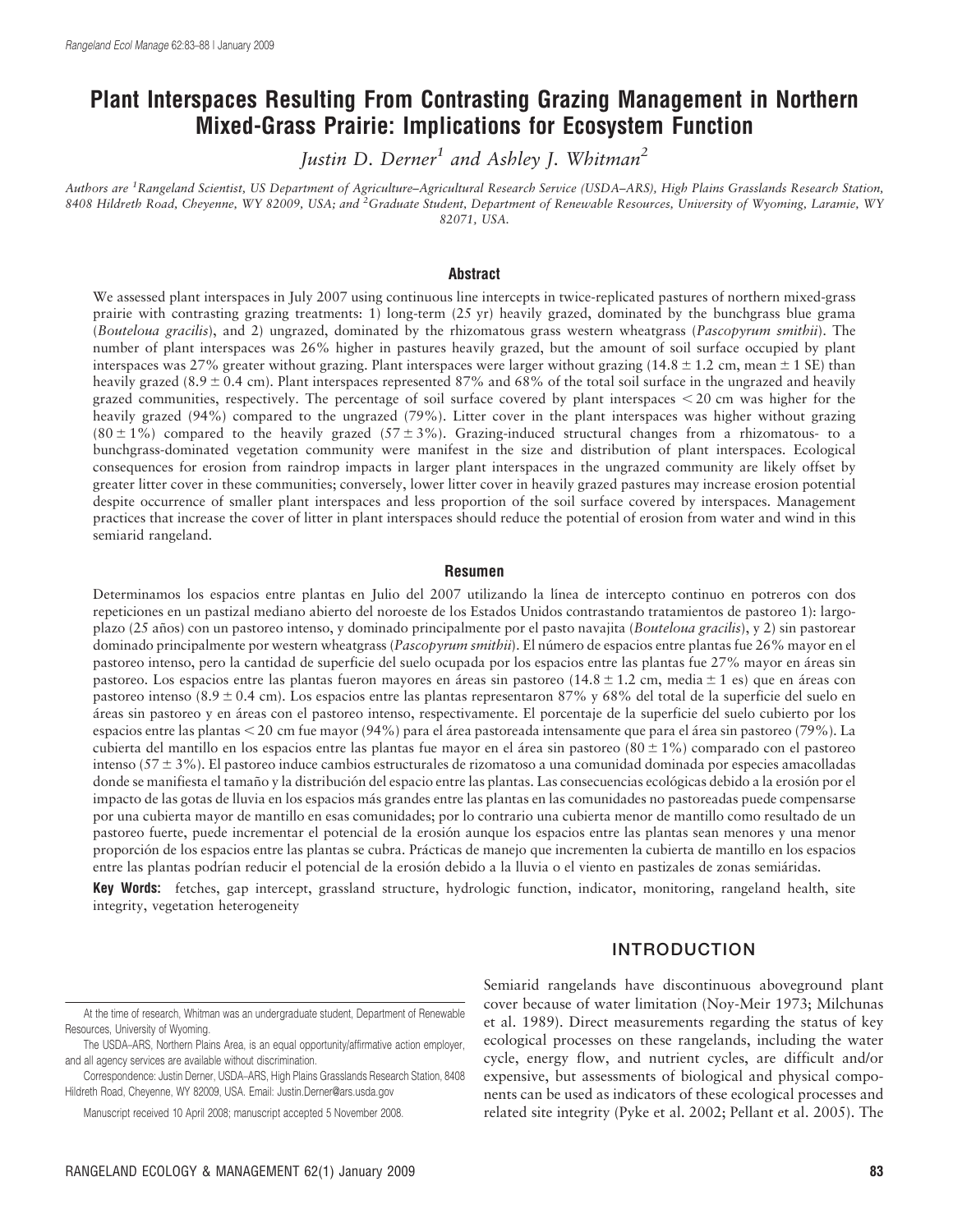proportion of the soil surface covered by plant interspaces, defined as the distance between two perennial plant stems or bases (i.e., fetches; Ludwig et al. 1999), is one indicator that addresses soil and hydrologic processes, as erosion from raindrop impact, wind, and overland flow occurs in these areas (Wilcox et al. 2003). Also, plant interspaces have lower soil aggregate stability (Bestelmeyer et al. 2006) as well as smaller pools of soil carbon and nitrogen and root biomass (Hook et al. 1991; Vinton and Burke 1995; Derner et al. 1997).

The number and size, as well as the configuration, of plant interspaces may influence redistribution of soil and soil nutrients at local, small scales or at larger scales with the potential for off-site transport of soil by water and/or wind (Ludwig et al. 1999; Okin et al. 2006). In addition, changes in the size and distribution of plant interspaces may be associated with differences in vegetation communities that relate to water flow patterns, infiltration, runoff, and redistribution or loss of litter (Pellant et al. 2005). Large plant interspaces generally have a more pronounced effect on ecosystem function than small interspaces (Goldberg and Werner 1983; McConnaughay and Bazzaz 1987, 1990; but see Aguilera and Lauenroth 1993b). Although spatial dynamics of canopy gaps in rangelands have been studied (e.g., Derner and Wu 2001, 2004), limited efforts on plant interspaces in rangelands of the western United States have been conducted (Aguilera and Lauenroth 1993b, 1995; Hook et al. 1994), with these studies largely addressing effects of disturbance and seedling recruitment, or in restored minelands (e.g., Herrick et al. 2006).

Livestock grazing affects structure and function of rangelands (Manier and Hobbs 2007) through effects on species composition and productivity (Milchunas and Lauenroth 1993), species replacement (Anderson and Briske 1995), vertical and horizontal distribution of vegetation (Marriott and Carrere 1998), and plant morphology (Briske and Richards 1995; Briske and Derner 1998). The effect of livestock grazing on plant interspaces, however, has received little attention (Tongway et al. 2003). Here we utilize contrasting vegetation communities resulting from a long-term (25 yr) stocking rate study in the northern mixed grass prairie to determine the influence of grazing on plant interspaces. Prior research has documented grazing effects on vegetation, animal, and soil responses in this rangeland ecosystem (Hart et al. 1988; Manley et al. 1997; Derner and Hart 2007; Derner et al. 2008; Ingram et al. 2008). Heavy stocking rates decreased the composition of the dominant perennial  $C_3$  (cool-season), midheight, rhizomatous grass western wheatgrass (Pascopyrum smithii [Rydb] A. Love) while concurrently increasing the composition of the perennial  $C_4$  (warm-season), shortgrass, bunchgrass blue grama (Bouteloua gracilis [H.B.K.] Lag. ex Griffiths; Manley et al. 1997; Ingram et al. 2008). Blue grama is resistant to grazing and horizontal basal cover increases with grazing (Milchunas et al. 1989). As a result, the vertical and horizontal distribution of vegetation has been modified because of differences in plant morphology with the replacement of the rhizomatous grass by the bunchgrass. Changing the dominant growth form in these vegetation communities may impact plant interspaces, but this has not been quantified.

Our purpose in this study was to assess plant interspaces and litter cover within these interspaces in contrasting vegetation communities (ungrazed—western wheatgrass dominated and

heavily grazed—blue grama dominated) in northern mixedgrass prairie. Our specific objectives were to determine if differences exist in 1) number and cumulative size of plant interspaces, 2) size of plant interspaces, 3) distribution of plant interspaces, and 4) litter cover in plant interspaces between these vegetation communities. Because of the differences in plant morphology between western wheatgrass and blue grama, we hypothesized that in the heavily grazed communities 1) the total number and cumulative size of plant interspaces would be less, 2) mean size of plant interspaces would be smaller, 3) a greater proportion of the plant interspaces would be observed in smaller  $(< 20$  cm) sizes, and 4) litter cover in plant interspaces would be lower compared to the ungrazed communities.

# MATERIALS AND METHODS

### Site Description

The experiment was conducted on northern mixed-grass prairie at the US Department of Agriculture–Agricultural Research Service High Plains Grasslands Research Station, approximately 7 km northwest of Cheyenne, Wyoming  $(41^{\circ}11^{\prime}N, 104^{\circ}53^{\prime}W)$ . Mean annual precipitation (132 yr) is 381 mm with a peak in May. Soils are coarse textured and well drained, comprised of Ascalon loams (mixed mesic Aridic Argiustolls; Stevenson et al. 1984). The ecological site is Loamy 12–17" Precipitation Zone for Major Land Resource Area 67 (Site ID R067XY122WY), which is the primary ecological site in the region. Vegetation is predominantly grasses. Perennial cool-season graminoids include western wheatgrass, needle-and-thread (Hesperostipa comata [Trin. & Rupr.] Barkworth), prairie junegrass (Koeleria macrantha [Ledeb.] J.A. Schultes), and needleleaf sedge (Carex duriuscula C.A. Mey). Blue grama is the primary perennial warm-season grass, scarlet globemallow (Sphaeralcea coccinea [Nutt.] Rydb.) is the primary forb, and fringed sage (Artemisia) frigida Willd.) is the primary subshrub.

#### Vegetation Communities

In 1982, on the study area that had previously been grazed very lightly by livestock and wildlife, light, moderate, and heavy stocking rates were applied to twice-replicated, season-long grazed pastures (approximately 130 d, mid-June–mid-October). In addition, two 0.5-ha exclosures were established in 1982 to prevent large herbivore grazing. For this study, we sampled the heavy stocking rate (53.4 steer-days  $\cdot$  ha<sup>-1</sup>, or 40 animal unit days  $\cdot$  ha<sup>-1</sup> using 0.75 as an animal unit equivalent for yearling steers; Holechek et al. 1998) pastures and the exclosures that represent contrasting grazing management and have different vegetation communities (Ingram et al. 2008). Vegetation communities, which were similar in 1982, have diverged with the grazing treatments, as blue grama has displaced western wheatgrass as the dominant species in the heavily grazed pastures, whereas western wheatgrass remains the dominant species in the exclosures (Manley et al. 1997). From vegetation sampling in 2004, warm-season perennial grasses comprised 42% of the aboveground biomass in the heavily grazed pastures but only 4% in the exclosures (Ingram et al. 2008). Conversely, cool-season perennial grasses constituted 62% of the biomass in the exclosure and 33% in the heavily grazed pastures.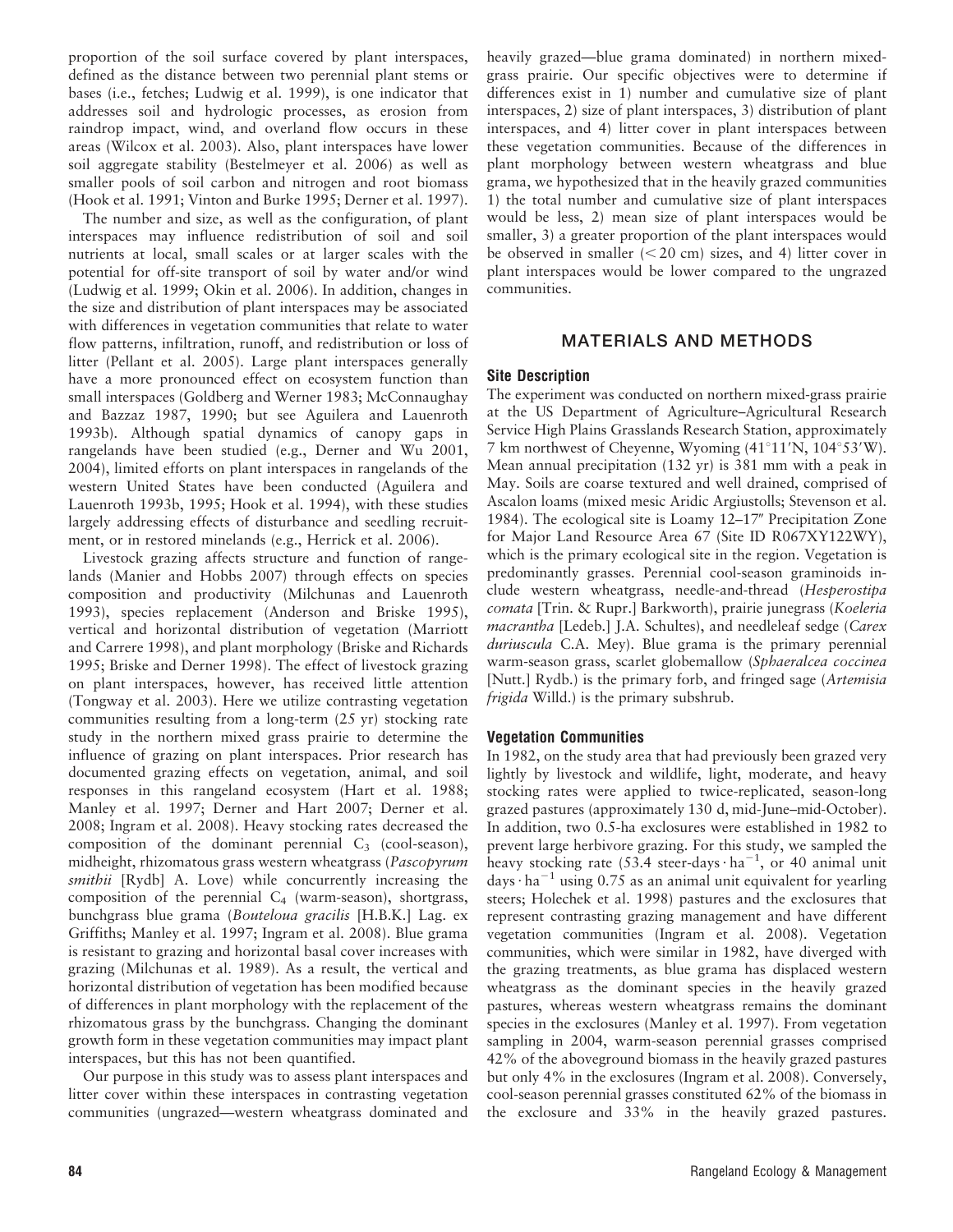Aboveground productivity was 16% lower with heavy grazing (960 vs.  $1138 \text{ kg} \cdot \text{ha}^{-1}$ ), standing dead was 6-fold greater in the exclosures (260 vs. 43 kg·ha<sup>-1</sup>), and litter was 3.5 times greater in the exclosures (1447 vs. 413 kg $\cdot$  ha<sup>-1</sup>; Ingram et al. 2008).

#### Plant Interspaces

Plant interspaces were measured 9–13 July 2007 using modified methods from Herrick et al. (2005) on four randomly located 20-m line transects in each replicated heavily grazed pasture and exclosure. Plant interspaces were measured to the nearest 1 cm as the distance between two perennial plant stems/bases with a minimum intercept of 2 cm, which was the mean size of plant stem/bases in preliminary sampling. Plant stems/bases could be live or dead but had to be anchored in the soil, and annual plants were not included, as they are highly variable in this ecosystem (Manley et al. 1997). In addition, litter cover in each plant interspace was visually determined using cover categories where  $0 = 1\%$  1 = 1–25% cover, 2 = 26–50%,  $3 = 51 - 75\%$ , and  $4 = 76 - 100\%$ . Midpoints of litter cover classes were used in statistical analyses.

For each transect, we calculated 1) the total number and cumulative size of plant interspaces (cm), 2) the percentage of the transect length occupied by plant interspaces (%), 3) the mean size of plant interspaces (cm), and 4) the litter cover in plant interspaces (%).

#### Statistical Analyses

To determine the influence of grazing (ungrazed vs. heavily grazed) on plant interspace parameters, we used a one-way analysis of variance (SAS Institute, Inc. 1999), using transect means of variables. The alpha level of 0.05 was used in all comparisons to determine significance. Comparisons of the distribution of plant interspace sizes were conducted using the Kolmogorov–Smirnov two-sample nonparametric test (Conover 1980). Because there were only two replications of each treatment, we used transects as our sampling unit rather than the entire pasture, which limits interpretations of our findings largely to this experimental location and treatments due to pseudoreplication (see Hurlbert 1984; Heffner et al. 1996). However, the length of imposed nongrazing and heavy stocking rate treatments (25 yr since 1982) and the vegetation composition and production differences associated with these treatments (Ingram et al. 2008) suggests that our findings can provide insights into the influence of plant interspaces and litter in these interspaces on ecosystem function.

## RESULTS

The number of plant interspaces was 26% higher in the heavily grazed ( $n = 154$  per 20-m transect) compared to the ungrazed  $(n = 122)$  communities  $(P < 0.019$ ; Fig. 1a). The cumulative amount of transect length occupied by plant interspaces, however, was 27% greater for the ungrazed  $(1734 \pm 10)$  of 2 000 cm) than the heavily grazed pastures  $(1365 \pm 71)$  of 2 000 cm;  $P < 0.0001$ ). Plant interspaces represented 87% and 68% of the total transect length in the ungrazed and heavily grazed communities, respectively (Fig. 1b). Mean plant inter-



**Grazing Treatment** 

**Figure 1.** Mean  $(\pm 1 \text{ SE})$  number of plant interspaces per 20-m transect (a), percent of 20-m transect occupied by plant interspaces (b), and mean plant interspace size  $(c)$  for long-term (25 yr) heavy (40 animal unit days  $\cdot$  ha<sup>-1</sup>) and ungrazed plant communities in northern mixed-grass prairie at the High Plains Grasslands Research Station near Cheyenne, Wyoming.

space size was 66% larger in the ungrazed (14.8  $\pm$  1.2 cm) than the heavily grazed  $(8.9 \pm 0.4 \text{ cm})$  treatment  $(P = 0.0005;$ Fig. 1c). Litter cover in the plant interspaces was higher in the absence of grazing  $(80 \pm 1\%)$  compared to the heavily grazed pastures  $(57 \pm 3\%; P < 0.0001)$ .

Distributions of plant interspace sizes differed  $(P < 0.0001)$ between vegetation communities (Fig 2), as a higher proportion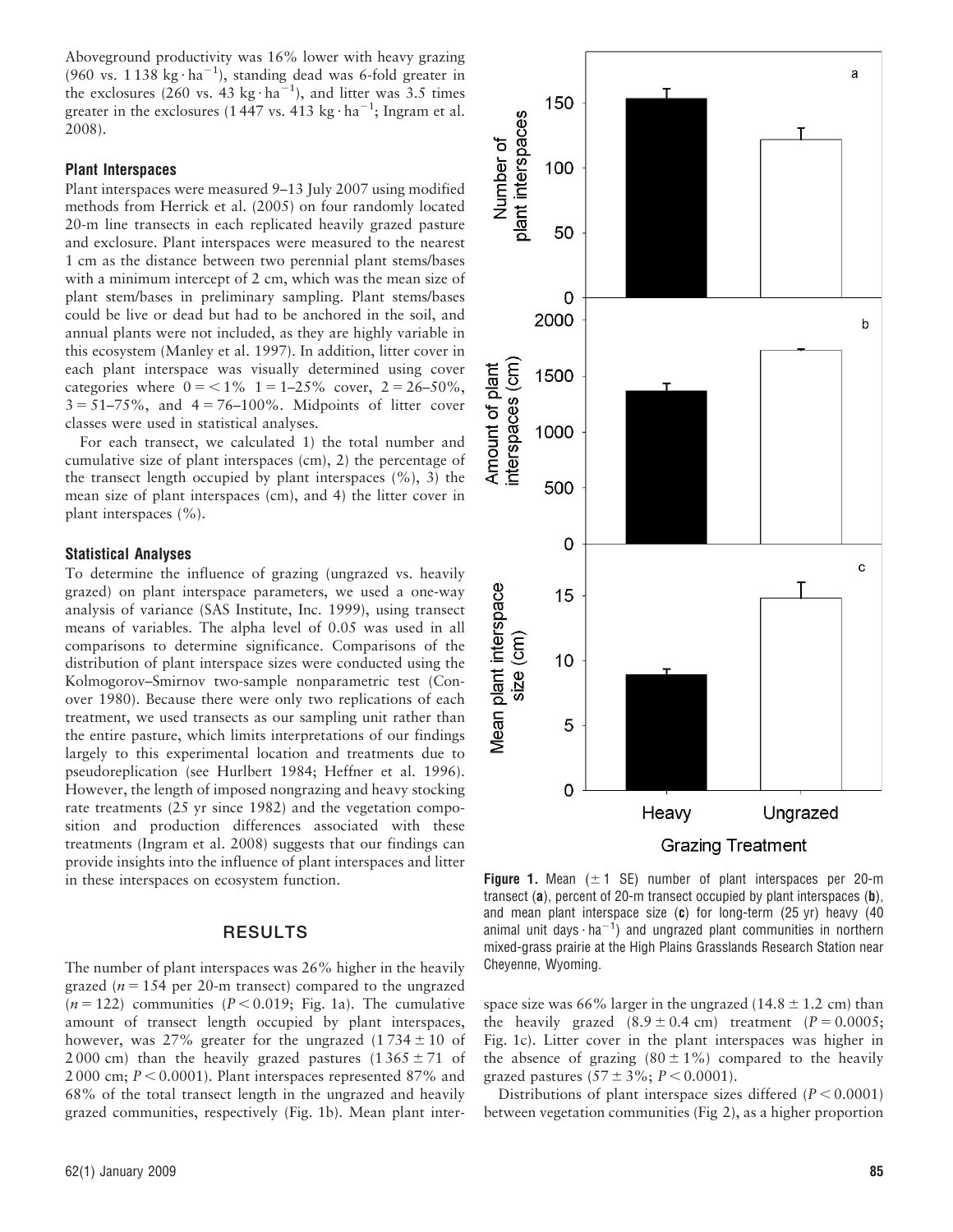

Figure 2. Distributions of size of plant interspaces for long-term (25 yr) heavy (40 animal unit days  $\cdot$  ha<sup>-1</sup>; **a**) and ungrazed (**b**) plant communities in northern mixed-grass prairie at the High Plains Grasslands Research Station near Cheyenne, Wyoming. Arrows indicate the mean value for plant interspace size in each community.

of interspaces occurred in the smaller sizes with heavy stocking rates. Conversely, a higher proportion of interspaces exceeding 20 cm in size were observed in the ungrazed communities.

### **DISCUSSION**

Plant interspaces provide information pertaining to the patch openings of bare ground (i.e., fetch; Ludwig et al. 1999) and the proportion of the soil surface that is potentially exposed to erosion by water and/or wind (Pellant et al. 2005). Here, differences were observed in the number of plant interspaces, proportion of the soil surface identified as plant interspaces, mean plant interspace size, the distribution of plant interspaces, and litter cover in plant interspaces between contrasting vegetation communities with dissimilar dominant plant morphologies. This assessment of plant interspaces and litter cover within these interspaces provides further evidence of direct grazing-induced modifications to ecosystem structure and indirect alterations to ecosystem function in the northern mixed-grass prairie.

Heavy stocking rates induce changes in ecosystem structure of northern mixed-grass prairie by replacement of a midheight grass community with a shortgrass community, and the productive capacity of this rangeland ecosystem is reduced

(Derner and Hart 2007). Structural changes from a rhizomatousto a bunchgrass-dominated vegetation community are manifest in the size and distribution of plant interspaces. A greater number of plant interspaces was observed in the heavy grazing treatment dominated by the bunchgrass blue grama, but mean plant interspace size was less, resulting in lower total proportion of the soil surface covered by plant interspaces. Thus, heavy stocking rates have modified both the vertical (midheight to shortgrass) and horizontal (greater soil surface coverage by plants) vegetation structure in this rangeland ecosystem.

The effect of grazing-induced modifications to vegetation structure on ecological processes and functions associated with soil/site stability can be inferred from the plant interspace and litter cover findings. Soil aggregate stability is lower in plant interspaces compared to beneath plants (Bird et al. 2007). Plant interspaces provide sites for seedling establishment (McConnaughay and Bazzaz 1987; Aguilera and Lauenroth 1993a, 1993b) and are needed to achieve regeneration of dominant species, thereby influencing population dynamics of many species (Aguilera and Lauenroth 1995). Larger mean size of plant interspaces and the greater proportion of plant interspaces exceeding 20 cm in size in the ungrazed communities suggest that seedling emergence should be greater compared to the heavily grazed communities. Direct measurements of seedlings in the studied vegetation communities have not been conducted, but because litter decreases seedling establishment in grasslands (Jensen and Gutekunst 2003), we expect that higher levels of litter cover in the plant interspaces of the ungrazed communities may negate the advantage of larger plant interspaces.

The influence of grazing-induced modifications in vegetation structure associated with hydrologic processes can also be inferred from the plant interspace and litter cover findings. For example, infiltration rates are lower and runoff is higher with heavy grazing in semiarid rangelands (Thurow et al. 1988), including blue grama–dominated vegetation in shortgrass steppe (Feidler et al. 2002). Reduced infiltration has been observed on the heavily grazed communities in this northern mixed-grass prairie (Abdel-Magid et al. 1987). Reduced infiltration and corresponding higher runoff with heavy stocking rates is attributed to the higher number of plant interspaces and lower litter cover in these interspaces, thereby resulting in more potential soil detachment from raindrop impact and small-scale water erosion potential through greater sediment transport between interspaces (Weltz et al. 1998). There is a strong interaction between runoff-erosion processes and the distribution of plants and plant interspaces (Ludwig et al. 2005). In addition, plant interspaces store less water, produce less vegetation growth, and have lower infiltration compared to areas occupied by plants (Ludwig et al. 2005). Greater litter cover in the plant interspaces of the ungrazed communities may compensate for the larger sizes of interspaces and lower the water erosion potential. Small-scale redistribution of soil in the ungrazed community would likely be less because of the higher litter cover, but if a disturbance such as fire removes this litter, then the potential for larger-scale redistribution (perhaps even off-site) of soil increases because of the larger sizes of plant interspaces.

The vast majority of plant interspaces were less than 20 cm in this northern mixed-grass prairie, which is in agreement with findings in shortgrass steppe dominated by blue grama, where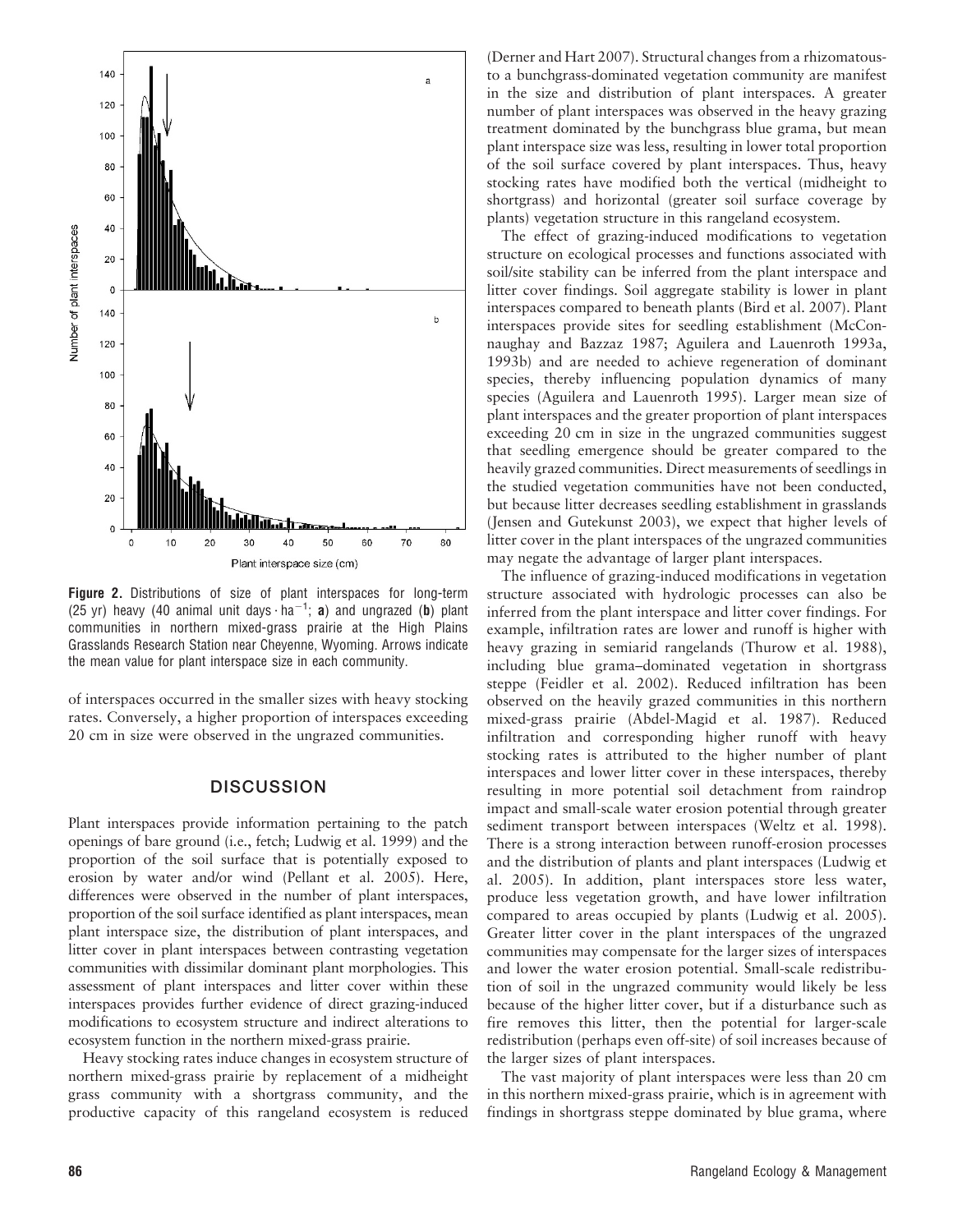86% of the interspaces fit this category (Hook et al. 1994). The percentage of plant interspaces  $<$  20 cm was higher for the heavily grazed (94%) compared to the ungrazed (79%) communities in this rangeland ecosystem. For comparative purposes, Herrick et al. (2006) used a minimum plant interspace of 25 cm in native and reclaimed sagebrush grasslands. Therefore, the minimum interspace size for assessment and monitoring purposes should be ecosystem dependent and adjusted as appropriate for ecological site conditions (Herrick et al. 2005).

### MANAGEMENT IMPLICATIONS

Grazing management practices in the northern mixed-grass prairie, through stocking rates, can shift the vertical and horizontal structure of vegetation communities via modifications in dominant grass species possessing contrasting plant morphologies. Differences in parameters of plant interspaces between ungrazed and heavily grazed communities reveal additional ecosystem structural modifications induced by grazing. Ecological consequences for erosion from raindrop impacts in larger plant interspaces in the ungrazed community are likely offset by greater litter cover in these communities; conversely, lower litter cover resulting from heavy stocking rates may increase erosion potential despite occurrence of smaller plant interspaces and less proportion of the soil surface covered by plant interspaces. Management practices that increase the quantity of litter, thereby increasing the cover of litter in plant interspaces, should reduce the potential of erosion from water and wind in this semiarid rangeland.

## ACKNOWLEDGMENTS

Casey DeGabain assisted in the collection of data at the High Plains Grasslands Research Station. Matt Mortenson conducted the statistical analyses and prepared figures and tables. We appreciate the insightful review comments from Jeff Beck, Jeff Herrick, Seth Munson, and two anonymous reviewers.

## LITERATURE CITED

- ABDEL-MAGID, A. H., G. E. SCHUMAN, AND R. H. HART. 1987. Soil bulk density and water infiltration as affected by grazing system. Journal of Range Management 40:307–309.
- AGUILERA, M. O., AND W. K. LAUENROTH. 1993a. Neighborhood interactions in a natural population of the perennial bunchgrass Bouteloua gracilis. Oecologia 94:595–602.
- AGUILERA, M. O., AND W. K. LAURENROTH. 1993b. Seedling establishment in adult neighbourhoods—intraspecific constraints in the regeneration of the bunchgrass Bouteloua gracilis. Journal of Ecology 81:253–261.
- AGUILERA, M. O., AND W. K. LAUENROTH. 1995. Influence of gap disturbances and types of microsites on seedling establishment in Bouteloua gracilis. Journal of Ecology 83:87–97.
- ANDERSON, V. J., AND D. D. BRISKE. 1995. Herbivore-induced species replacement in grasslands: is it driven by herbivory tolerance or avoidance? Ecological Applications 5:1014–1024.
- BESTELMEYER, B. T., J. P. WARD, J. E. HERRICK, AND A. J. TUGEL. 2006. Fragmentation effects on soil aggregate stability in a patchy arid grassland. Rangeland Ecology and Management 59:406–415.
- BIRD, S. B., J. E. HERRICK, M. M. WANDER, AND L. MURRAY. 2007. Multi-scale variability in soil aggregate stability: implications for understanding and predicting semiarid grassland degradation. Geoderma 140:106–118.
- BRISKE, D. D., AND J. D. DERNER. 1998. Clonal biology of caespitose grasses. In: G. P. Cheplick [ED.]. Population biology of grasses. Cambridge, United Kingdom: Cambridge University Press. p. 106–136.
- BRISKE, D. D., AND J. H. RICHARDS. 1995. Plant responses to defoliation: a morphological, physiological and demographic evaluation. In: D. J. Bedunah and R. E. Sosebee [EDS.]. Wildland plants: physiological ecology and developmental morphology. Denver, CO, USA: Society for Range Management. p. 635–710.
- CONOVER, W. J. 1980. Practical nonparametric statistics. 2nd ed. New York, NY, USA: John Wiley & Sons. 493 p.
- DERNER, J. D., D. D. BRISKE, AND T. W. BOUTTON. 1997. Does grazing mediate soil carbon and nitrogen accumulation beneath C4, perennial grasses along an environmental gradient? Plant and Soil 191:147–156.
- DERNER, J. D., AND R. H. HART. 2007. Grazing-induced modifications to peak standing crop in northern mixed-grass prairie. Rangeland Ecology & Management 60:270–276.
- DERNER, J. D., R. H. HART, M. A. SMITH, AND J. W. WAGGONER, JR. 2008. Long-term cattle gain responses to stocking rate and grazing systems in northern mixedgrass prairie. Livestock Science 117:60–69.
- DERNER, J. D., AND X. B. WU. 2001. Light distribution in mesic grasslands: spatial patterns and temporal dynamics. Applied Vegetation Science 4:189-196.
- DERNER, J. D., AND X. B. WU. 2004. Spatial patterns of light gaps in mesic grasslands. Journal of Range Management 57:393–398.
- FEIDLER, F. R., G. W. FRASIER, J. A. RAMIREZ, AND L. R. AHUJA. 2002. Hydrologic response of grasslands: effects of grazing, interactive infiltration, and scale. Journal of Hydrologic Engineering 7:293–301.
- GOLDBERG, D. E., AND P. A. WERNER. 1983. The effects of size opening in vegetation and litter cover on seedling establishment of goldenrods (Solidago spp.). Oecologia 60:1630–1638.
- HART, R. H., M. J. SAMUEL, P. S. TEST, AND M. A. SMITH. 1988. Cattle, vegetation, and economic responses to grazing systems and grazing pressure. Journal of Range Management 41:282–286.
- HEFFNER, R. A., M. J. BUTLER IV, AND C. K. REILLY. 1996. Pseudoreplication revisit. Ecology 77:2558–2562.
- HERRICK, J. E., G. E. SCHUMAN, AND A. RANGO. 2006. Monitoring ecological processes for restoration project. Journal for Nature Conservation 14:161–171.
- HERRICK, J. E., J. W. VAN ZEE, K. M. HAVSTAD, L. M. BURKETT, AND W. G. WHITFORD. 2005. Monitoring manual for grassland, shrubland and savanna ecosystems. Tucson, AZ, USA: USDA-ARS Jornada Experimental Range, University of Arizona Press.
- HOLECHEK, J. L., R. D. PIEPER, AND C. H. HERBEL. 1998. Range management: principles and practices. 3rd ed. Upper Saddle River, NJ, USA: Prentice Hall. 542 p.
- HOOK, P. B., I. C. BURKE, AND W. K. LAUENROTH. 1991. Heterogeneity of soil and plant N and C associated with individual plants and openings in North American shortgrass steppe. Plant and Soil 138:247–256.
- HOOK, P. B., W. K. LAUENROTH, AND I. C. BURKE. 1994. Spatial patterns of roots in a semiarid grassland: abundance of canopy openings and regeneration gaps. Journal of Ecology 82:485–494.
- HURLBERT, S. H. 1984. Pseudoreplication and the design of ecological field experiments. Ecological Monographs 54:187–211.
- INGRAM, L. J., P. D. STAHL, G. E. SCHUMAN, G. F. VANCE, G. K. GANJEGUNTE, J. M. WELKER, AND J. D. DERNER. 2008. Grazing impacts on soil carbon and microbial communities in a mixed-grass ecosystem. Soil Science Society of America Journal 72:939–948.
- JENSEN, K., AND K. GUTEKNUST. 2003. Effects of litter on establishment of grassland plant species: the role of seed size and successional status. Basic and Applied Ecology 4:579–587.
- LUDWIG, J. A., D. J. TONGWAY, R. W. EAGER, R. J. WILLIAMS, AND G. D. COOK. 1999. Finescale vegetation patches decline in size and cover with increasing rainfall in Australian savannas. Landscape Ecology 14:557–566.
- LUDWIG, J. A., B. P. WILCOX, D. D. BRESHEARS, D. J. TONGWAY, AND A. C. IMESON. 2005. Vegetation patches and run-off erosion as interacting ecohydrological processes in semiarid landscapes. Ecology 86:288–297.